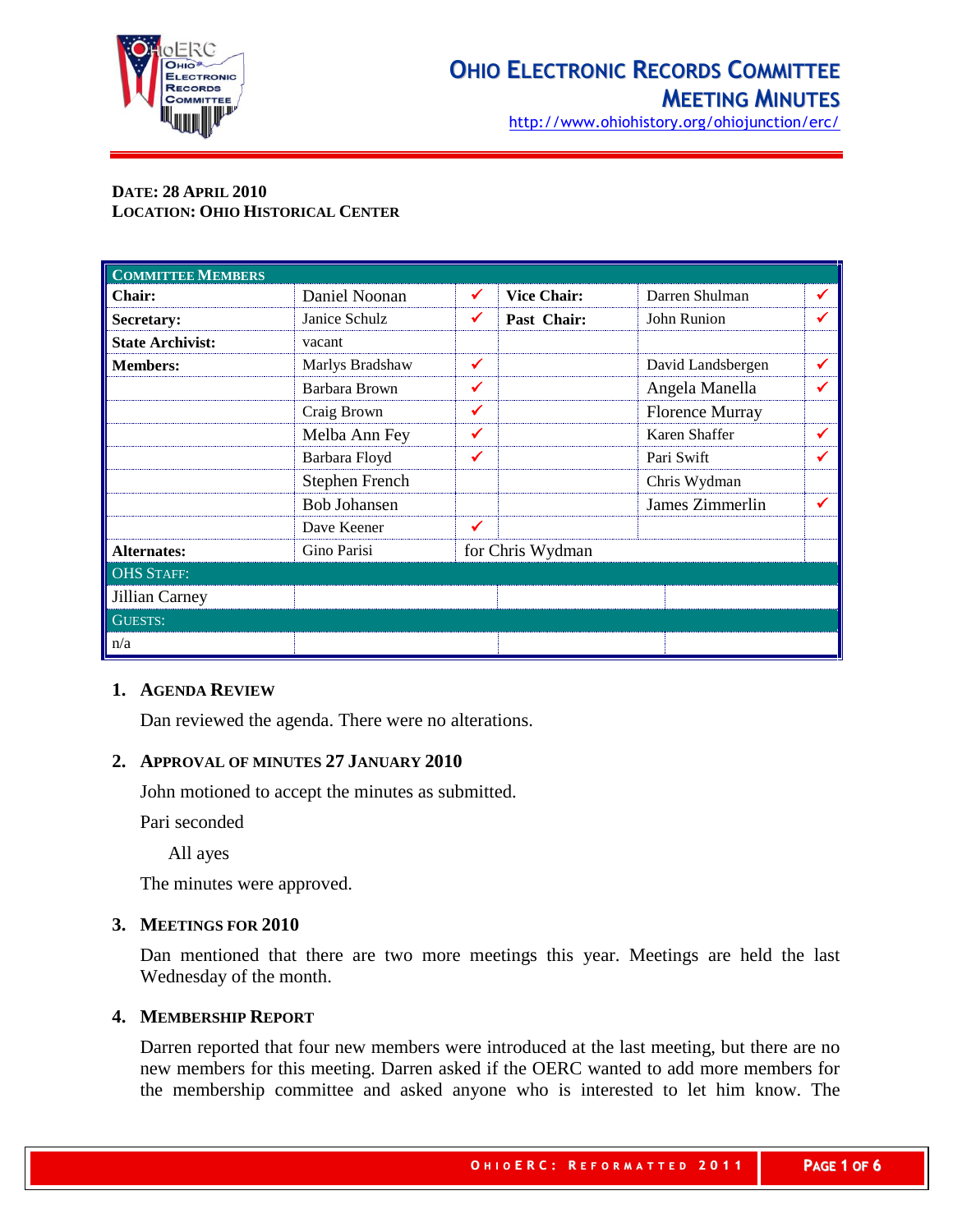

committee is required to track attendance and review new applications. The membership committee consists of Darren (Chair), Craig, Karen, Barb F., and Florence. Pari volunteered to be a member of the committee.

Dan asked how we fill niches that are not represented. Pari would be interested in knowing what OHRAB is trying to pull in and suggested we look at people with a technical background as well as try to present information to the K-12 area.

## **5. STATE ARCHIVES UPDATE**

Jillian Carney gave the State Archives Update.

The State Archives is currently searching for a State Archivist. The job description is going out to several listservs. The next meeting concerning the position will be May 12. Let Jillian know of any items that should be presented.

Elizabeth Lombardo was hired as the Local Government Records Archivist.

## **6. WEBSITE**

Dave K. installed new hardware, "bricked" the server and will start rebuilding the site, which will take about a month. By the next meeting he hopes to have the new website available. The initial setup will be forum-based and users will be able to post documents.

Darren requested that the new site be up a week before the next meeting so we can address it. Jillian can supply internet access so we can look at it during the meeting. Dan requested we get it up as soon as possible as the URL is already out there.

Dave K. can tell the system to forward and email when something new is posted. At firs everything will go to Dan.

## **7. FOLLOW-UP/TIMETABLE FOR CONVERSION OF OTHER "GUIDANCE DOCUMENTS" INTO PPT PRESENTATIONS**

## *7.1. TRUSTWORTHY RECORDKEEPING*

Dan passed out the presentation, which has been presented twice, at SOA and Columbus ARMA. Dan asked members to look over the presentation. At ARMA they were concerned that it would go over the heads of our audience and Dan asked how we could make it less technical and more accessible. Can we add case studies?

Pari suggested finding stopping points and encouraging discussion and activities. Dan noted that this changes our goal and that what we would be looking at is turning it into a workshop. Angela, who was at SOA, things we need the hands-on break-out sessions and that a workshop would be a better way to manage this topic. Dan agreed that our presentations have indicated we need more expanded, interactive sessions.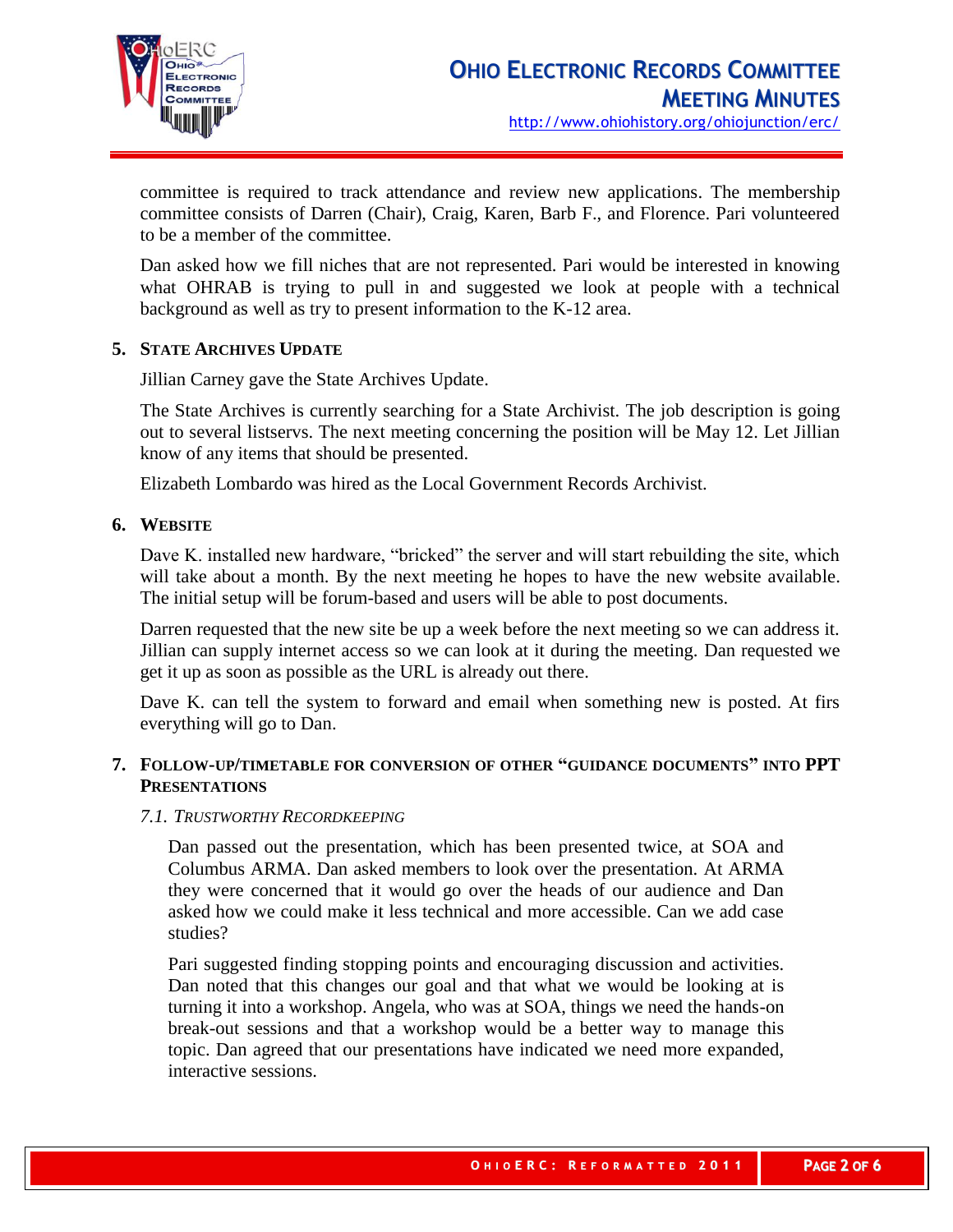

Pari and John noted that the costs of such a presentation could prohibit this idea. John added that part of the goal of the presenter is to depend on their knowledge and ad lib part of the presentation, and condense the information rather than read the script. Dave K. stated that it actually makes the presentation longer when doing that. Pari felt that we have seen that this isn't a two-presentation session. We need room to expand the topics and present one at a time.

David L. suggested asking the audience for ways in which people would use the information and that could be used throughout the presentation. Pari asked if we could ask people to bring that information with them and prepare to discuss it. David noted that facts and stories used in the real world could be used throughout. He suggested we get participant emails and contact people beforehand, soliciting questions from participants.

## *7.2. ERM*

John thanked Melba for her work. The committee will meet to lay out responsibilities, pull things together, and create a presentation. He expects to have product to discuss at the next meeting. John welcomed volunteers to help on the committee. Janice offered to help.

## *7.3. DATABASES AS PUBLIC RECORDS*

Pari had a couple of people from the AG's Public Records Unit look at the guideline. They are interested but have not had a chance to discuss it. Pari thinks other non-AG people should take a look at it as well. Barb B., Darren and Dave L. will help.

Karen asked for clarification on the guideline. Pari said that it focuses on what is a record or not and stressed that government units are not required to create a records in response to a public records request.

Pari asked members to read the guideline and let her know if any aspects are missing. Melba suggested defining "data" and information.

## **8. WEBSITES/SOCIAL NETWORKING GUIDELINES**

Dan sent the ARMA guidelines to those working on the website guidelines and noted that David L. has done a great deal of work on social networking. Dan asked if we need separate working groups. Angela noted that most companies have rules of use of social networking tools, but not on managing the information as records. David asked who we are targeting, what we should present, what are the constraints that we face, and how do we start and grow such a standard.

Craig observed that offices have information on who can post and what, but not on archiving. He asked how we handle things that other people post to networking sites and stated that most people are confused on their use.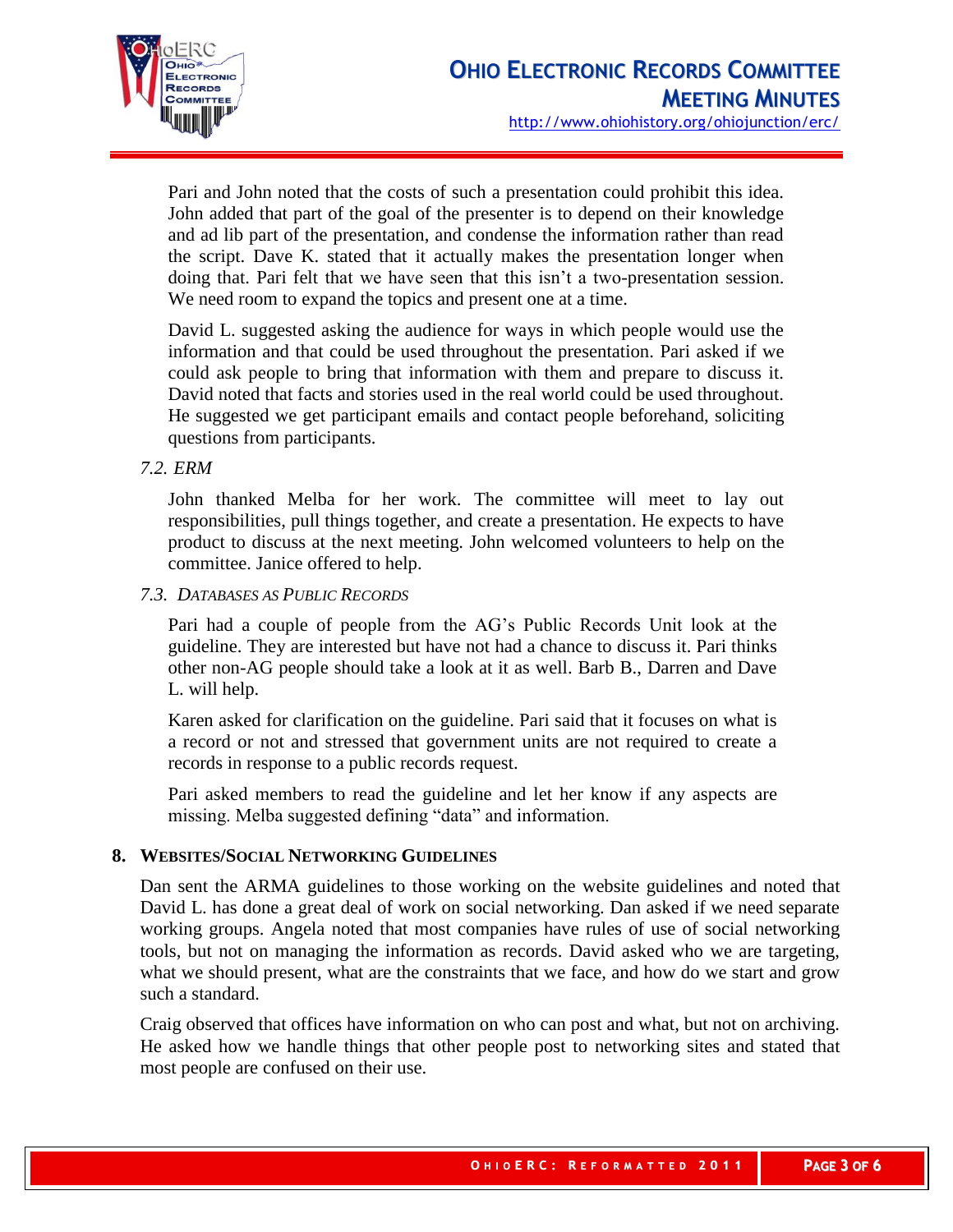

David L. noted that such sites by nature are so ephemeral and transient that they are hard to control.

Dan believed that the strongest argument can be seen from the legal perspective and stated that we need to ask who has authority to create agreements for setting up accounts. Craig said that one issue is that anyone can set up an account purporting to be representing a state agency.

David L. suggested we give organizations a flight path outlining strategies and concerns. Pari suggested that we start with a one-page document then develop the full product.

David L. will lead the subcommittee to study social networking. Members are Janice, Craig, Angela, James, and Barb B. The subcommittee's charge is to create a one-page consideration page then a large document with options, paths to take, policy, and why people would use such tools. A sample case could be used. An important component will be how to treat information as public records.

# **9. REPORTS BY LOCAL ARRANGEMENT & PROGRAM COMMITTEES** *OERC GUIDELINES: BEST PRACTICES FOR EMAIL MANAGEMENT AND DIGITAL IMAGING*

*9.1. RECAP: THURSDAY MARCH 18: COLUMBUS @ RIFFE CENTER*

WGTE filmed the Columbus session and will be mounting it in the later part of May. Thanks were given to Barb F. for setting that up.

*9.2. RECAP: TUESDAY APRIL 27: DAYTON @ MADISON LAKES CONFERENCE CENTER*

Pari asked for volunteers to do evaluations. Marlys, Karren, and Jillian will help.

*9.3. UPDATES FOR TUESDAY MAY 18: ELYRIA @ LORAIN COUNTY ADMINISTRATION BUILDING*

The Elyria session is booked, but Pari said we can still get some people in, just contact her. John is presenting and Steve will take Pari's place. Sadly, the Cleveland ARMA chapter president passed away. John will contact Komal Gulich to see who we can work with. We will send our sympathies to the chapter.

Two seminars are complete with one to go. Dan observed that they have been well received.

Darren noted that it has become clear that we should match the topics better or offer individual sessions.

Pari stated that we reached the audience that we intended. Jillian will see if there has been any increased activity on the website as a result of the seminars.

When Elyria wraps up we need to discuss focusing on one topic, whether we should approach OHRAB and NHPRC about doing presentations next year, and if so how we want to go about it.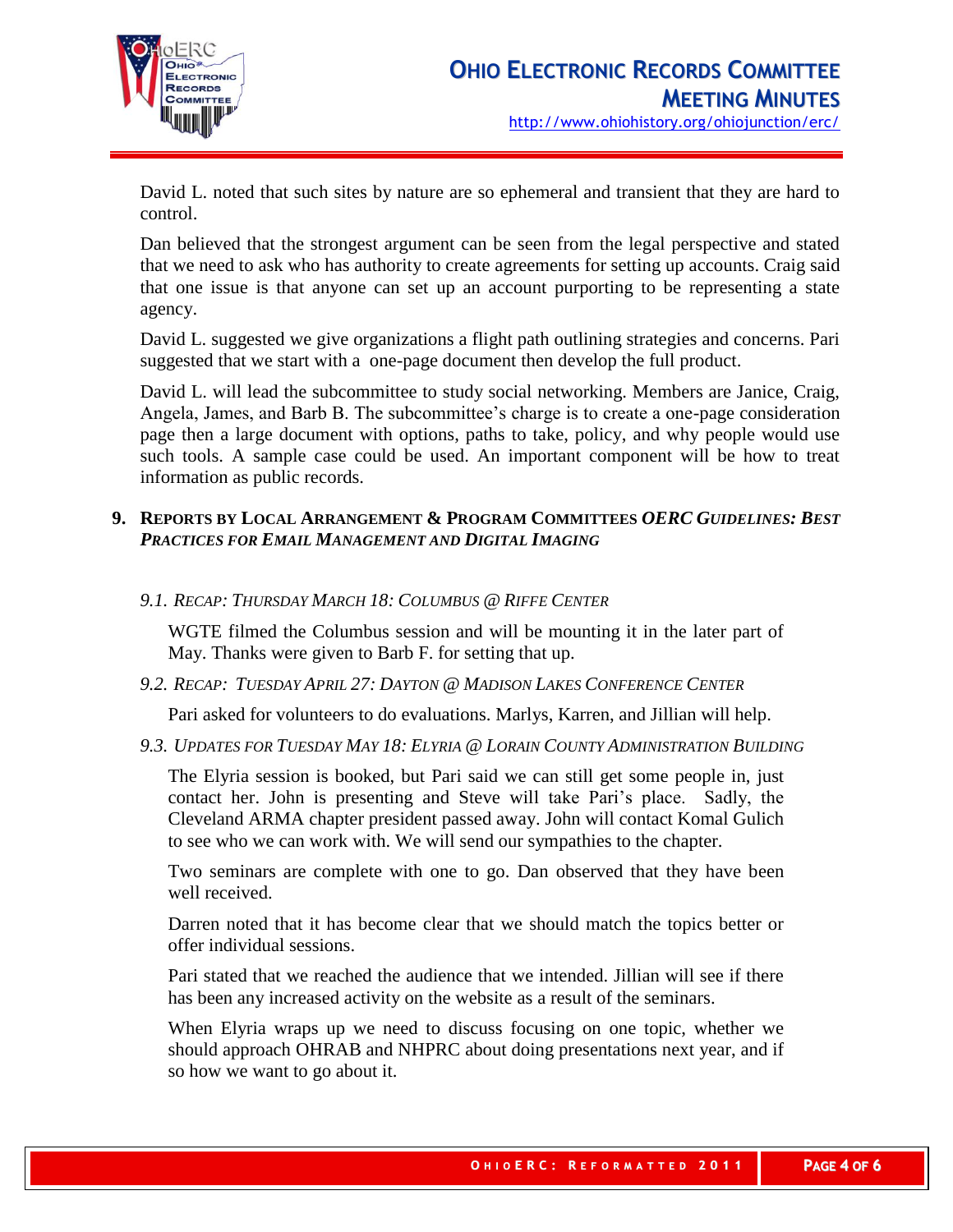

Discussion ensued as to future seminar planning and presentation tools and formats:

- Pari: Two sessions in one day is good, but we should only do one topic. The sessions are valuable for people trying to keep up certifications, especially when budgets have been hit hard.
- Darren: Would like to see us continue to offer the seminars with some tweaking. People like the panels. He also believes we should only do one topic. We need to describe who the target audience is so they come with correct expectations.
- John: People attending are going back home requesting additional sessions at their own offices. They could offset the costs.
- David L.: What do we want to get out of the seminars? What delivery methods should we look into? Should we use the seminars to find members? What other ways can we use them besides just providing knowledge?
- **Pari:** Can we capture more information about attendees and target who we might want?
- David L.: We can use forums on our new website to find out what people want.
- Dan: Do we have enough people to present if we commit to do more?
- John: We would need to find out who could present, etc. before committing. We have to be open to going out and speaking.
- Barb F.: We've done a good faith effort but can't see us getting into the seminar business.
- **Pari:** Need to consider how much money we would need to do this considering we may lose some of the sponsorship.
- Dan: The questions coming out of the workshops can be made into and FAQ.
- Darren: Maybe we should develop and present new topics only, then film and post for future viewing.
- Angela: Could develop a yearly topic to be presented at SOA, MAC, etc.
- Melba: Our audience needs to go beyond records mangers to technical people as well.
- Darren: Rather than setting up meetings ourselves, we should offer to go to other organizations and present to them.
- If John: How do we go out and promote. We need a vehicle to get us out there.
- Dan: We need a long enough time to present meaningful material and need to look for those types of opportunities.
- Pari: A shorter presentation will get the word out to those who want to attend the longer ones.